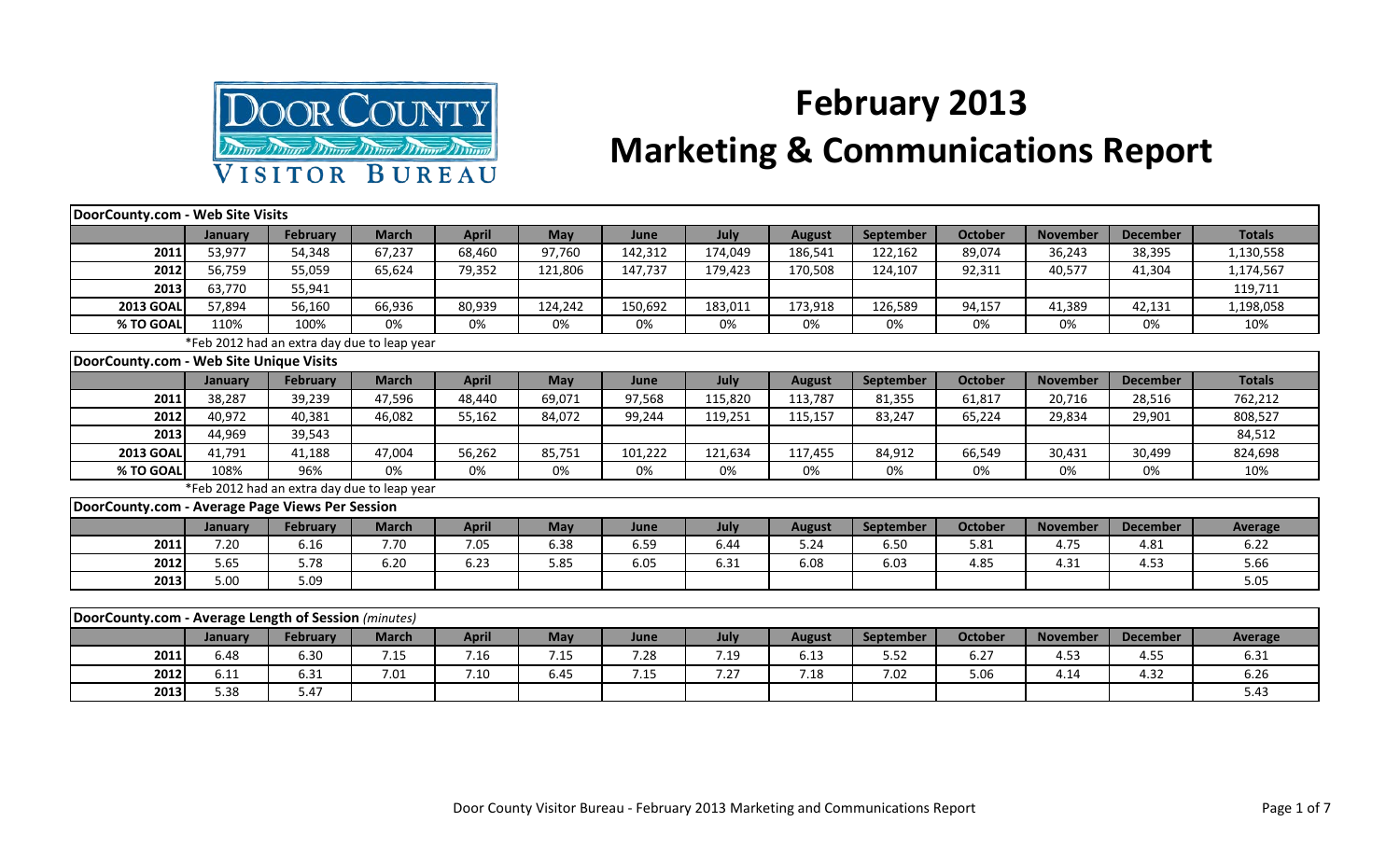| DoorCounty.com - Mobile Web Site Useage (mobile site went live in July, 2011) |         |                 |              |              |                            |                                                      |         |               |           |                                        |                 |                 |               |
|-------------------------------------------------------------------------------|---------|-----------------|--------------|--------------|----------------------------|------------------------------------------------------|---------|---------------|-----------|----------------------------------------|-----------------|-----------------|---------------|
|                                                                               | January | <b>February</b> | <b>March</b> | <b>April</b> | May                        | June                                                 | July    | <b>August</b> | September | <b>October</b>                         | <b>November</b> | <b>December</b> | <b>Totals</b> |
| 2011                                                                          | n/a     | n/a             | n/a          | n/a          | n/a                        | n/a                                                  | 16,092  | 16,889        | 11,716    | 9,582                                  | 3,478           | 4,309           | 62,066        |
| 2012                                                                          | 7,014   | 6,861           | 9,092        | 11,831       | 20,398                     | 27,585                                               | 37,251  | 33,290        | 25,185    | 18,002                                 | 8,146           | 9,681           | 214,336       |
| 2013                                                                          | 15,219  | 13,336          |              |              |                            |                                                      |         |               |           |                                        |                 |                 | 28,555        |
|                                                                               |         |                 |              |              |                            |                                                      |         |               |           |                                        |                 |                 |               |
| DoorCounty.com - Top Ten Most Requested Pages for the Month                   |         |                 |              |              |                            |                                                      |         |               |           |                                        |                 |                 |               |
| 1) Home Page                                                                  |         |                 |              |              | 5) /nature-of-romance      |                                                      |         |               |           | 9) /nature-of-romance/lodging-packages |                 |                 |               |
| 2) /where-to-stay                                                             |         |                 |              |              |                            | 6) /where-to-stay/pets-allowed                       |         |               |           | 10) /where-to-stay/cottage-house       |                 |                 |               |
| 3) /what-to-do                                                                |         |                 |              |              |                            | 7) /where-to-stay/waterfront                         |         |               |           |                                        |                 |                 |               |
| 4) / events                                                                   |         |                 |              |              | 8) /where-to-dine          |                                                      |         |               |           |                                        |                 |                 |               |
|                                                                               |         |                 |              |              |                            |                                                      |         |               |           |                                        |                 |                 |               |
| <b>DoorCounty.com - Top Ten Sources</b>                                       |         |                 |              |              |                            |                                                      |         |               |           |                                        |                 |                 |               |
| 1) google/organic                                                             |         |                 |              |              | 5) yahoo / organic         |                                                      |         |               |           | 9) aol/organic                         |                 |                 |               |
| $2)$ (direct) / (none)                                                        |         |                 |              |              | 6) facebook.com/referral   |                                                      |         |               |           | 10) travelwisconsin.com/referral       |                 |                 |               |
| 3) DoorCounty / Email                                                         |         |                 |              |              | 7) m.facebook.com/referral |                                                      |         |               |           |                                        |                 |                 |               |
| 4) bing/organic                                                               |         |                 |              |              | 8) doorcounty.com/referral |                                                      |         |               |           |                                        |                 |                 |               |
|                                                                               |         |                 |              |              |                            |                                                      |         |               |           |                                        |                 |                 |               |
| <b>Social Media: Facebook</b>                                                 |         |                 |              |              |                            |                                                      |         |               |           |                                        |                 |                 |               |
| <b>Impressions</b>                                                            | January | <b>February</b> | <b>March</b> | <b>April</b> | <b>May</b>                 | June                                                 | July    | <b>August</b> | September | <b>October</b>                         | <b>November</b> | <b>December</b> | <b>Totals</b> |
|                                                                               |         |                 | n/a          | n/a          | n/a                        | n/a                                                  |         |               |           |                                        |                 |                 | 9,085,095     |
| 2011                                                                          | n/a     | n/a             |              |              |                            |                                                      | n/a     | 286,488       | 245,032   | 191,854                                | 4,113,378       | 4,248,343       |               |
| 2012                                                                          | 191,394 | 198,686         | 198,684      | 163,672      | 215,057                    | 218,996                                              | 219,603 | 233,092       | 211,142   | 174,245                                | 825,198         | 1,156,708       | 4,006,477     |
| 2013                                                                          | 705,864 | 438,515         |              |              |                            |                                                      |         |               |           |                                        |                 |                 | 1,144,379     |
| <b>Post Views</b>                                                             | January | <b>February</b> | <b>March</b> | <b>April</b> | <b>May</b>                 | June                                                 | July    | <b>August</b> | September | <b>October</b>                         | <b>November</b> | <b>December</b> | <b>Totals</b> |
| 2011                                                                          | 199,521 | 193,298         | 178,586      | 114,181      | 163,650                    | 219,700                                              | 168,839 | 172,648       | 45,020    | 40,769                                 | 1,089,150       | 960,516         | 3,545,878     |
| 2012                                                                          | 42,566  | 44,999          | 52,921       | 46,245       | 41,652                     | 47,465                                               | 61,081  | 75,506        | 63,265    | 45,846                                 | 213,729         | 324,232         | 1,059,507     |
| 2013                                                                          | 201,757 | 153,573         |              |              |                            |                                                      |         |               |           |                                        |                 |                 | 355,330       |
| <b>Page Views</b>                                                             | January | <b>February</b> | <b>March</b> | <b>April</b> | May                        | June                                                 | July    | <b>August</b> | September | <b>October</b>                         | <b>November</b> | <b>December</b> | <b>Totals</b> |
| 2011                                                                          | 763     | 1,430           | 1,627        | 827          | 1,035                      | n/a                                                  | 730     | 4,761         | 2,823     | 2,155                                  | 2,640           | 1,403           | 20,194        |
| 2012                                                                          | 2,485   | 3,072           | 2,377        | 1,735        | 2,383                      | 2,542                                                | 1,382   | 1,227         | 1,222     | 2,312                                  | 3,948           | 2,432           | 27,117        |
| 2013                                                                          | 3,372   | 2,134           |              |              |                            |                                                      |         |               |           |                                        |                 |                 | 5,506         |
| "Talking about this"                                                          | January | <b>February</b> | <b>March</b> | <b>April</b> | <b>May</b>                 | June                                                 | July    | <b>August</b> | September | <b>October</b>                         | <b>November</b> | <b>December</b> | <b>Totals</b> |
| 2011                                                                          | n/a     | n/a             | n/a          | n/a          | n/a                        | n/a                                                  | 111     | 1,370         | 802       | 481                                    | 1,121           | 417             | 4,302         |
| 2012                                                                          | 1,228   | 848             | 617          | 400          | 736                        | 694                                                  | 656     | 1,612         | 2,187     | 2,575                                  | 8,622           | 6,402           | 26,577        |
| 2013                                                                          | 10,392  | 7,919           |              |              |                            | (July 2011 "Talking about this" Data from 7/19-7/31) |         |               |           |                                        |                 |                 | 18,311        |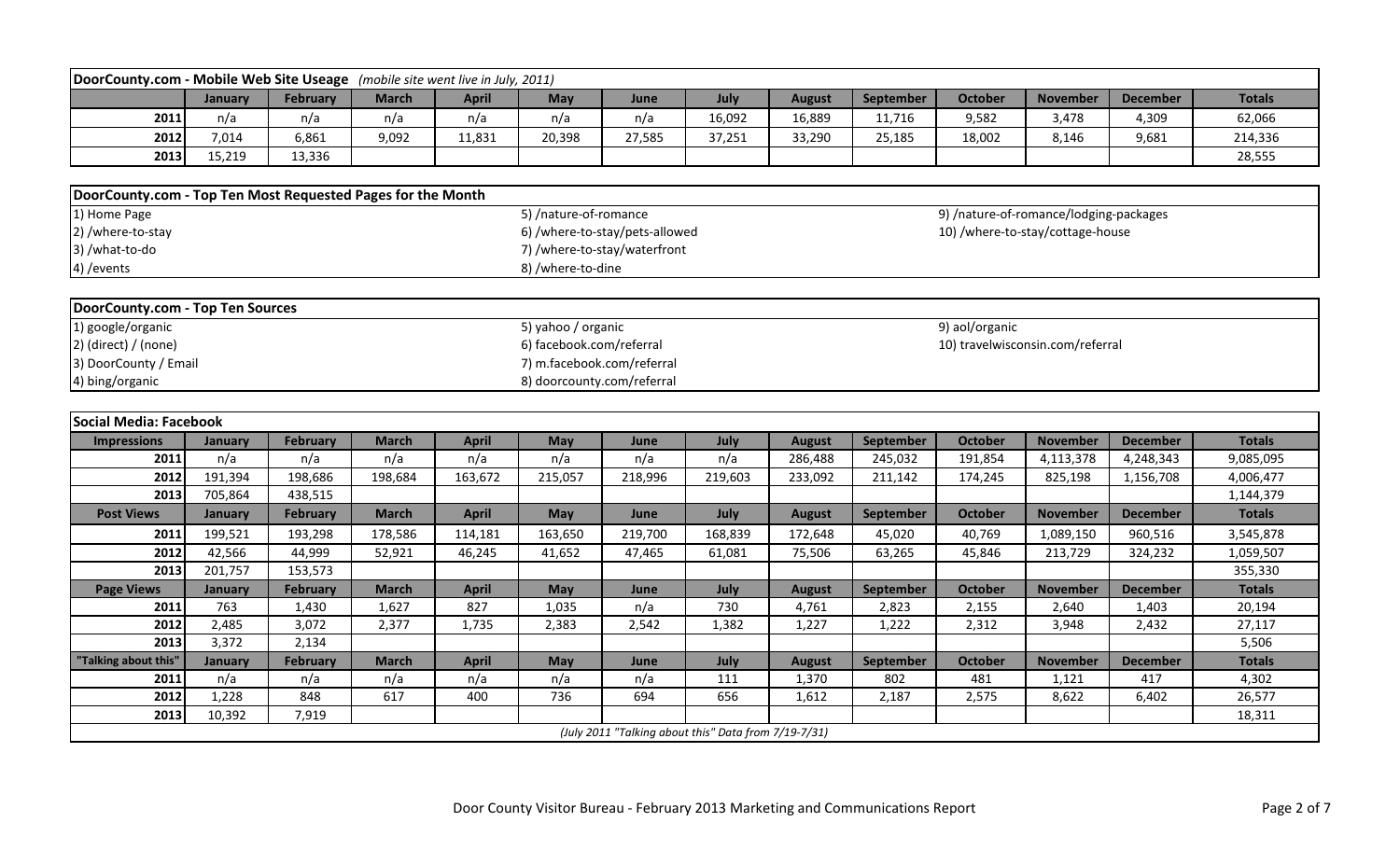| <b>Social Media: Twitter Followers</b>                               |                          |                                                                                                        |              |              |         |                |         |                         |           |                             |                          |                           |                        |
|----------------------------------------------------------------------|--------------------------|--------------------------------------------------------------------------------------------------------|--------------|--------------|---------|----------------|---------|-------------------------|-----------|-----------------------------|--------------------------|---------------------------|------------------------|
|                                                                      | January                  | <b>February</b>                                                                                        | <b>March</b> | <b>April</b> | May     | June           | July    | <b>August</b>           | September | <b>October</b>              | <b>November</b>          | <b>December</b>           | <b>Annual % Growth</b> |
| 2011                                                                 | 785                      | 825                                                                                                    | 813          | 901          | 955     | 1,002          | 1,034   | 1,094                   | 1,123     | 1,207                       | 1,238                    | 1,271                     | 62%                    |
| 2012                                                                 | 1,352                    | 1,392                                                                                                  | 1,430        | 1,427        | 1,514   | 1,559          | 1,625   | 1,668                   | 1,702     | 1,764                       | 1,795                    | 1,833                     | 36%                    |
| 2013                                                                 | 1,833                    | 1,975                                                                                                  |              |              |         |                |         |                         |           |                             |                          |                           |                        |
|                                                                      |                          |                                                                                                        |              |              |         |                |         |                         |           |                             |                          |                           |                        |
| Social Media: Blog Page Views                                        |                          |                                                                                                        |              |              |         |                |         |                         |           |                             |                          |                           |                        |
|                                                                      | <b>January</b>           | <b>February</b>                                                                                        | <b>March</b> | <b>April</b> | May     | June           | July    | <b>August</b>           | September | <b>October</b>              | <b>November</b>          | <b>December</b>           | <b>Totals</b>          |
| 2011                                                                 | 290                      | 139                                                                                                    | 184          | 98           | 373     | 777            | 1,044   | 1,177                   | 1,146     | 775                         | 466                      | 630                       | 7,099                  |
| 2012                                                                 | 831                      | 816                                                                                                    | 584          | 495          | 673     | 788            | 1,143   | 1,003                   | 619       | 632                         | 358                      | 336                       | 8,278                  |
| 2012                                                                 | 337*                     | 1,107                                                                                                  |              |              |         |                |         |                         |           |                             |                          |                           | 1,444                  |
|                                                                      |                          | *Starting in February 2013 the Insider Expert blogger views will replace the former staff blog numbers |              |              |         |                |         |                         |           |                             |                          |                           |                        |
|                                                                      |                          |                                                                                                        |              |              |         |                |         |                         |           |                             |                          |                           |                        |
| <b>Explore The Door Video Travel Show Activity</b> (views/downloads) |                          |                                                                                                        |              |              |         |                |         |                         |           |                             |                          |                           |                        |
|                                                                      | January                  | <b>February</b>                                                                                        | <b>March</b> | <b>April</b> | May     | June           | July    | <b>August</b>           | September | <b>October</b>              | <b>November</b>          | <b>December</b>           | <b>Totals</b>          |
| 2011                                                                 | 7,042                    | 5,958                                                                                                  | 7,755        | 8,587        | 10,468  | 18,005         | 21,511  | 18,525                  | 12,014    | 9,532                       | 4,558                    | 5,460                     | 129,415                |
| 2012                                                                 | 6,558                    | 5,606                                                                                                  | 7,296        | 7,315        | 10,554  | 13,237         | 17,945  | 13,338                  | 9,224     | 7,172                       | 4,293                    | 4,180                     | 106,718                |
| 2013                                                                 | 6,334                    | 5,378                                                                                                  |              |              |         |                |         |                         |           |                             |                          |                           | 11,712                 |
|                                                                      |                          |                                                                                                        |              |              |         |                |         |                         |           |                             |                          |                           |                        |
| <b>Pay-Per-Click Results</b>                                         |                          |                                                                                                        |              |              |         |                |         |                         |           |                             |                          |                           |                        |
|                                                                      | January                  | <b>February</b>                                                                                        | <b>March</b> | <b>April</b> | May     | June           | July    | <b>August</b>           | September | <b>October</b>              | <b>November</b>          | <b>December</b>           | <b>Totals</b>          |
| 2011                                                                 | 4,504                    | 4,443                                                                                                  | 4,606        | 7,998        | 8,431   | 8,513          | 8,139   | 8,194                   | 8,254     | 7,125                       | 4,954                    | 5,423                     | 80,584                 |
| 2012                                                                 |                          | 2012 program started in April                                                                          |              | 4,419        | 5,573   | 6,411          | 6,453   | 4,845                   | 5,718     | 4,906                       | 3,321                    | 3,882                     | 45,528                 |
| 2013                                                                 |                          | 2013 Program starts in March                                                                           |              |              |         |                |         |                         |           |                             |                          |                           | $\mathbf 0$            |
| Door County E-Newsletter - Number of E-Mails Sent                    |                          |                                                                                                        |              |              |         |                |         |                         |           |                             |                          |                           |                        |
|                                                                      |                          |                                                                                                        |              |              |         |                |         |                         |           |                             |                          |                           | <b>Totals</b>          |
|                                                                      | <b>January</b>           | <b>February</b>                                                                                        | <b>March</b> | <b>April</b> | May     | June           | July    | <b>August</b>           | September | <b>October</b>              | <b>November</b>          | <b>December</b>           |                        |
| 2011                                                                 | 515,962                  | 595,083                                                                                                | 510,210      | 504,288      | 583,245 | 493,554        | 485,410 | 477,504                 | 463,342   | 461,517                     | $\Omega$                 | 450,877                   | 5,540,992              |
| 2012                                                                 | 437,876                  | 429,892                                                                                                | 422,016      | 416,363      | 423,591 | 431,349        | 429,697 | 424,671                 | 216,240*  | 411,531                     | 195,130                  | 330,394                   | 4,568,750              |
| 2013                                                                 | 326,396                  | 321,595                                                                                                |              |              |         |                |         |                         |           |                             |                          |                           | 647,991                |
|                                                                      |                          |                                                                                                        |              |              |         |                |         |                         |           | *Remail happened in October |                          |                           |                        |
| Door County E-Newsletter - Open Rates                                |                          |                                                                                                        |              |              |         |                |         |                         |           |                             |                          |                           |                        |
|                                                                      |                          | <b>February</b>                                                                                        | <b>March</b> | <b>April</b> | May     |                | July    |                         | September | <b>October</b>              |                          |                           |                        |
| 2011                                                                 | <b>January</b><br>14.52% | 9.00%                                                                                                  | 13.16%       | 12.08%       | 11.00%  | June<br>14.35% | 15.72%  | <b>August</b><br>17.13% | 15.00%    | 12.68%                      | <b>November</b><br>0.00% | <b>December</b><br>12.90% | Average<br>12.30%      |
| 2012                                                                 | 16.67%                   | 12.70%                                                                                                 | 14.10%       | 17.20%       | 19.90%  | 13.30%         | 15.40%  | 17.20%                  | 17.90%    | 16.90%                      | 15.80%                   | 15.50%                    | 16.05%                 |
| 2013                                                                 | 19.90%                   | 20.60%                                                                                                 |              |              |         |                |         |                         |           |                             |                          |                           | 20.25%                 |
|                                                                      |                          |                                                                                                        |              |              |         |                |         |                         |           |                             |                          |                           |                        |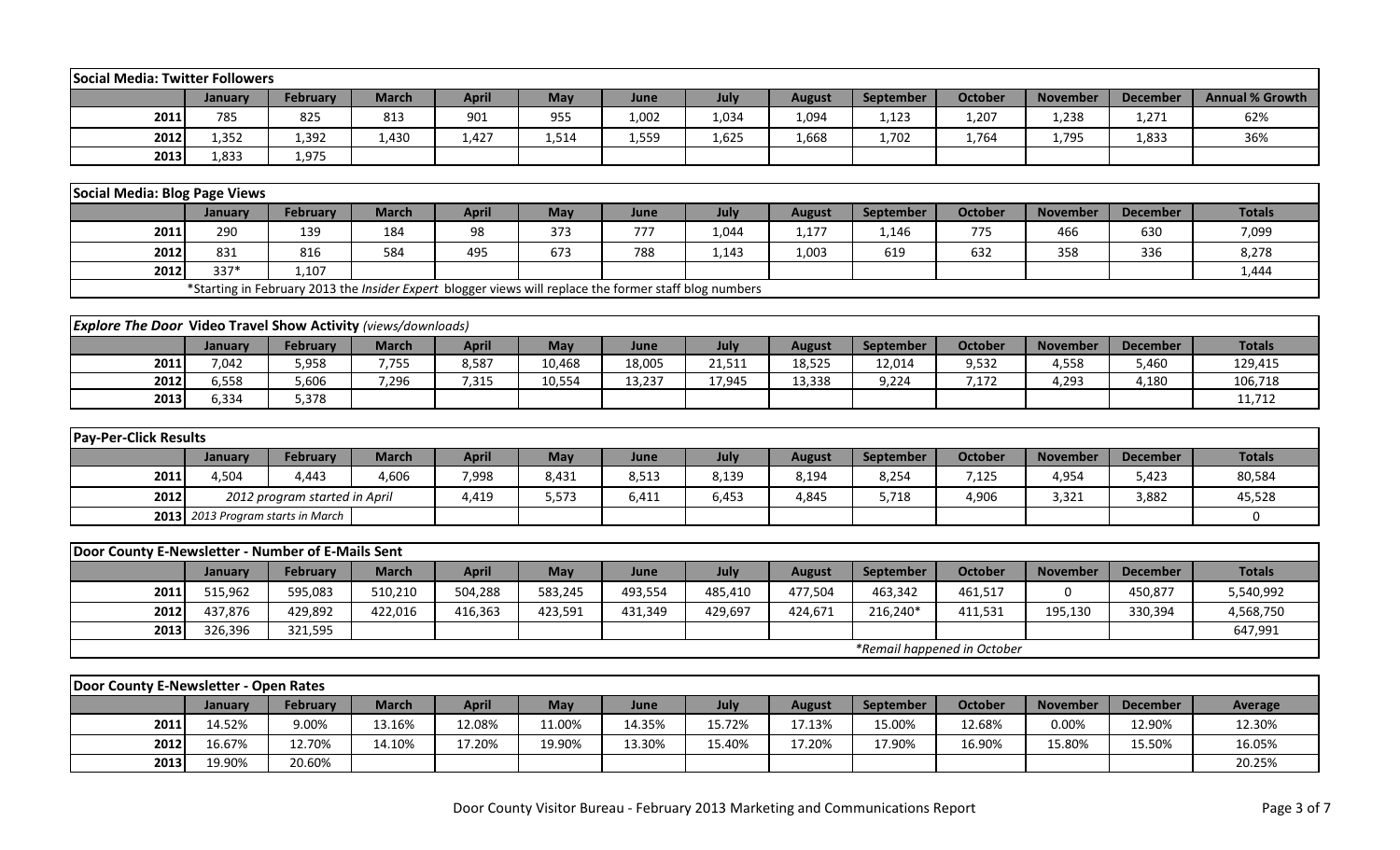| Door County E-Newsletter - Click Thru's |         |                 |              |       |            |       |       |               |                  |                |          |                 |         |
|-----------------------------------------|---------|-----------------|--------------|-------|------------|-------|-------|---------------|------------------|----------------|----------|-----------------|---------|
|                                         | Januarv | <b>February</b> | <b>March</b> | April | <b>May</b> | June  | July  | <b>August</b> | <b>September</b> | <b>October</b> | November | <b>December</b> | Average |
| 2011                                    | 3.55%   | 15.20%          | 3.19%        | 4.31% | 18.00%     | 2.94% | 3.82% | 3.73%         | 3.15%            | 2.48%          | 0.00%    | 2.16%           | 5.21%   |
| 2012                                    | 3.86%   | 2.80%           | 2.00%        | 2.10% | 2.80%      | 1.60% | 2.10% | 1.70%         | 2.30%            | 1.70%          | 2.00%    | 1.30%           | 2.19%   |
| 2013                                    | 2.80%   | 2.70%           |              |       |            |       |       |               |                  |                |          |                 | 2.75%   |

| <b>Advertising - Programs &amp; Campaigns</b> |                             |                 |       |                              |                                                  |                                    |       |               |           |                                                                         |                  |          |  |
|-----------------------------------------------|-----------------------------|-----------------|-------|------------------------------|--------------------------------------------------|------------------------------------|-------|---------------|-----------|-------------------------------------------------------------------------|------------------|----------|--|
|                                               | <b>January</b>              | <b>February</b> | March | <b>April</b>                 | Mav                                              | June                               | Julv  | <b>August</b> | September | October                                                                 | <b>November</b>  | December |  |
|                                               | $2011$ Image/NOR            | <b>NOR</b>      |       |                              | NOR/Image   Image/FOB*   Image/FOB*   Image/LGBT |                                    | Image |               |           | Image/SDSDC Image/SDSDC Image/SDSDC                                     | HHN <sup>*</sup> | Image    |  |
|                                               | $2012$ Image/NOR            | <b>NOR</b>      | Image | Image/FOB*                   | $Image/FOB*$   Image/LGBT                        |                                    |       |               |           | Image/LGBT   Image/LGBT  Im/LGBT/SDSD Image/SDSD  Im/HHN/LGBT           |                  |          |  |
|                                               | 2013 Image/LGBT             | <b>NOR</b>      |       |                              |                                                  |                                    |       |               |           |                                                                         |                  |          |  |
|                                               | *FOB = Festival of Blossoms |                 |       | **KSD = Kingdom So Delicious |                                                  | ***HHN = Holidays and Holly Nights |       |               |           | **** NOR = Nature of Romance *****SDSDC = So Delicious. So Door County. |                  |          |  |

| <b>Advertising - Gross Impressions</b> |           |                 |              |           |           |           |            |            |                  |           |                 |                 |              |
|----------------------------------------|-----------|-----------------|--------------|-----------|-----------|-----------|------------|------------|------------------|-----------|-----------------|-----------------|--------------|
|                                        | Januarv   | <b>February</b> | <b>March</b> | April     | May       | June      | July       | August     | <b>September</b> | October   | <b>November</b> | <b>December</b> | <b>Total</b> |
| 2011                                   | .,266,927 | 1,646,702       | 457,746      | 2,599,887 | 2,968,615 | 5,147,328 | 3,936,575  | 15,763,868 | 4,112,438        | 5,509,009 | 4,133,881       | 4,422,281       | 51,965,257   |
| 2012                                   | 603,196   | 322,727         | 7,058        | 922,717   | 6,653,500 | 7,246,016 | 12,858,131 | 2,690,628  | 1,982,372        | 501,418   | 1,648,347       | 85              | 35,436,195   |
| 2013                                   | 106,273   | 480,182         |              |           |           |           |            |            |                  |           |                 |                 | 586,455      |

| Advertising - Media Placed 2013 |         |                 |              |              |            |             |      |               |                  |         |                 |                 |              |
|---------------------------------|---------|-----------------|--------------|--------------|------------|-------------|------|---------------|------------------|---------|-----------------|-----------------|--------------|
|                                 | January | <b>February</b> | <b>March</b> | <b>April</b> | <b>May</b> | <b>June</b> | July | <b>August</b> | <b>September</b> | October | <b>November</b> | <b>December</b> | <b>Total</b> |
| <b>Total Paid</b>               | \$868   | \$838           |              |              |            |             |      |               |                  |         |                 |                 | \$1,706      |
| Co-Op Dollars                   | \$868   | \$838           |              |              |            |             |      |               |                  |         |                 |                 | \$1,706      |
| <b>Barter Dollars</b>           | \$2,312 | \$3,690         |              |              |            |             |      |               |                  |         |                 |                 | \$6,002      |
| <b>Unpaid Dollars</b>           | \$0     | \$0             |              |              |            |             |      |               |                  |         |                 |                 | \$0          |

| <b>Media Marketing Program - Impressions</b> |                 |           |              |              |            |             |            |               |            |                |                 |                 |               |
|----------------------------------------------|-----------------|-----------|--------------|--------------|------------|-------------|------------|---------------|------------|----------------|-----------------|-----------------|---------------|
|                                              | <b>January</b>  | February  | <b>March</b> | <b>April</b> | May        | <b>June</b> | July       | <b>August</b> | September  | <b>October</b> | <b>November</b> | <b>December</b> | <b>Totals</b> |
| 2011                                         | 1,187,039       | 647,731   | 531,435      | 1,478,634    | 257,400    | 301,217     | 18,973,348 | 9,517,655     | 15,249,379 | 1,327,037      | 4,659,189       | 606,261         | 54,736,325    |
|                                              | 2012 23,227,492 | 850,742   | 17,200,525   | 10,142,348   | 13,876,785 | 3,979,061   | 1,379,279  | 1,762,561     | 8,028,122  | 3,258,160      | 968,968         | 9,884,333       | 94,558,376    |
| 2013                                         | 1,670,178       | 8,638,771 |              |              |            |             |            |               |            |                |                 |                 | 10,308,949    |
| <b>2013 GOAL</b>                             | 4.195.874       | 468,431   | 3,666,928    | 3,931,077    | 4,782,243  | 852.706     | 13,383,052 | 3,478,312     | 5,437,680  | 3,465,164      | 2,291,450       | 3,785,881       | 49,738,798    |
| % TO GOAL                                    | 40%             | 1844%     | 0%           | 0%           | 0%         | 0%          | 0%         | 0%            | 0%         | 0%             | 0%              | 0%              | 21%           |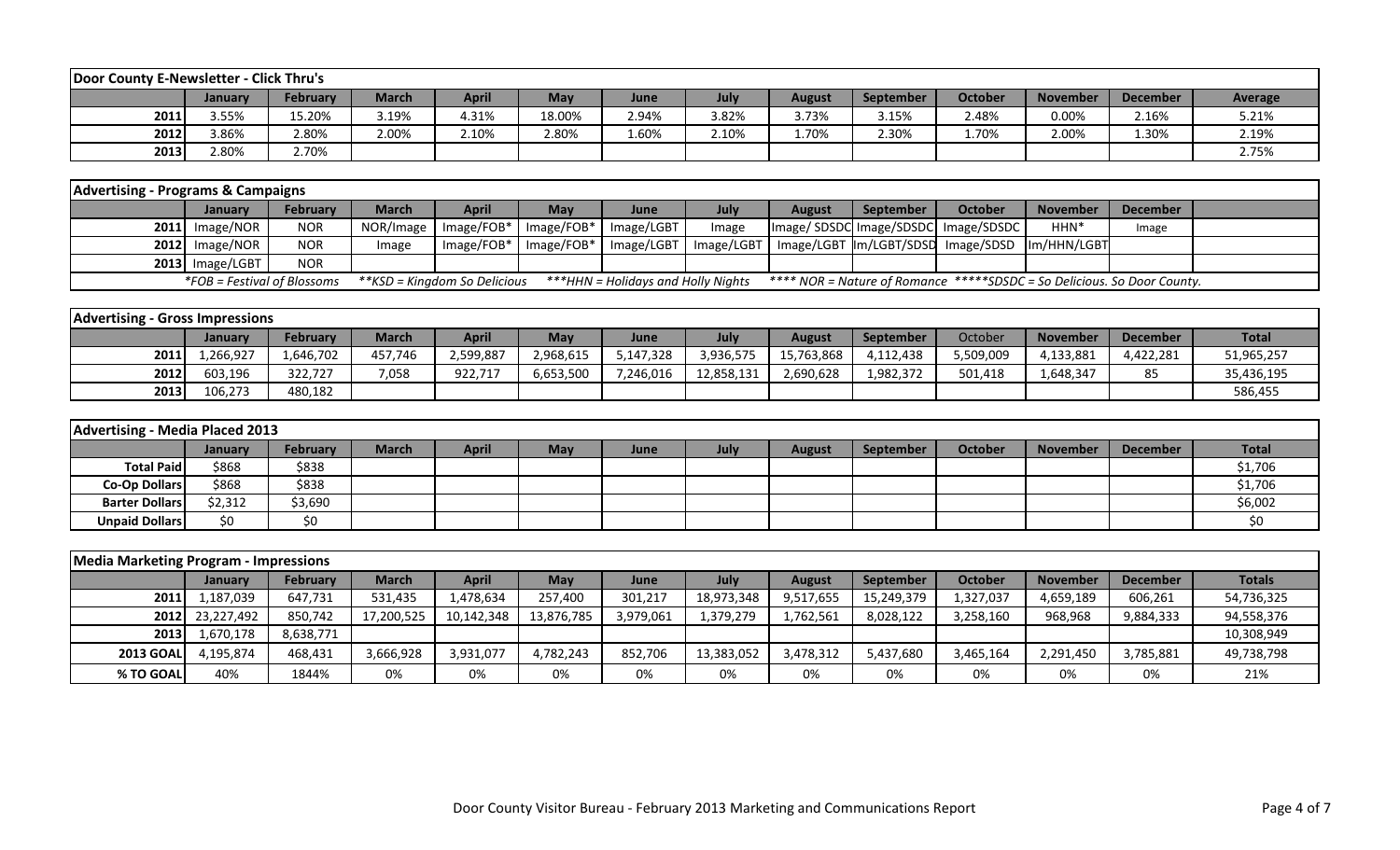| Media Marketing Program - Ad Value Equivalency        |             |                 |              |              |                         |             |              |                  |                |                |                 |                 |               |
|-------------------------------------------------------|-------------|-----------------|--------------|--------------|-------------------------|-------------|--------------|------------------|----------------|----------------|-----------------|-----------------|---------------|
|                                                       | January     | February        | <b>March</b> | <b>April</b> | May                     | June        | July         | <b>August</b>    | September      | <b>October</b> | <b>November</b> | <b>December</b> | <b>Totals</b> |
| 2011                                                  | \$74,363    | \$58,692        | \$77,286     | \$50,035     | \$8,777                 | \$38,525    | \$31,993     | \$103,217        | \$231,817      | \$57,846       | \$94,313        | \$55,145        | \$882,009     |
| 2012                                                  | \$794,635   | \$38,569        | \$1,066,547  | \$824,094    | \$182,636               | \$35,195    | \$16,126     | \$79,036         | \$20,382       | \$77,307       | \$57,513        | \$24,852        | \$3,216,892   |
| 2013                                                  | \$13,829    | \$50,527        |              |              |                         |             |              |                  |                |                |                 |                 | \$64,356      |
| <b>Media Marketing Program - Visiting Journalists</b> |             |                 |              |              |                         |             |              |                  |                |                |                 |                 |               |
|                                                       | January     | February        | <b>March</b> | <b>April</b> | May                     | June        | July         | <b>August</b>    | September      | October        | <b>November</b> | <b>December</b> | <b>Totals</b> |
| 2011                                                  | $\mathbf 0$ | 13              | $\mathbf 0$  | $\mathbf 0$  | 13                      | 14          | $\mathbf{1}$ | 0                | 16             | 18             | $\mathbf{1}$    | $\Omega$        | 76            |
| 2012                                                  | $\mathbf 0$ | 16              | $\mathbf 0$  | $\pmb{0}$    | 13                      | 17          | 0            | $\boldsymbol{0}$ | 11             | 15             | $\Omega$        | $\Omega$        | 72            |
| 2013                                                  | $\mathbf 0$ | 11              |              |              |                         |             |              |                  |                |                |                 |                 | 11            |
| <b>2013 GOAL</b>                                      |             | 13              |              |              | 13                      | 18          | 4            | $\overline{4}$   | $\overline{4}$ | 14             |                 |                 | 70            |
| % TO GOAL                                             |             | 85%             |              |              | 0%                      | 0%          | 0%           | 0%               | 0%             | 0%             |                 |                 | 16%           |
|                                                       |             |                 |              |              |                         |             |              |                  |                |                |                 |                 |               |
| Media Monitoring - Publicity Value (Cision)           |             |                 |              |              |                         |             |              |                  |                |                |                 |                 |               |
|                                                       | January     | <b>February</b> | <b>March</b> | <b>April</b> | May                     | June        | July         | <b>August</b>    | September      | <b>October</b> | <b>November</b> | <b>December</b> | <b>Totals</b> |
| 2011                                                  | \$359,058   | \$94,993        | \$71,452     | \$188,681    | $\overline{51,034,872}$ | \$428,164   | \$539,777    | \$322,635        | \$421,804      | \$663,977      | \$137,523       | \$242,033       | \$4,504,969   |
| 2012                                                  | \$117,144   | \$106,820       | \$204,457    | \$771,613    | \$837,503               | \$1,096,446 | \$972,965    | \$842,856        | \$731,837      | \$640,980      | \$186,762       | \$96,484        | \$6,605,868   |
| 2013                                                  | \$157,614   | \$237,305       |              |              |                         |             |              |                  |                |                |                 |                 | \$394,919     |
|                                                       |             |                 |              |              |                         |             |              |                  |                |                |                 |                 |               |
| <b>Group Tour Contacts</b>                            |             |                 |              |              |                         |             |              |                  |                |                |                 |                 |               |
|                                                       | January     | February        | <b>March</b> | <b>April</b> | May                     | June        | July         | <b>August</b>    | September      | <b>October</b> | <b>November</b> | <b>December</b> | <b>Totals</b> |
| 2011                                                  | 47          | 181             | 130          | 198          | 20                      | 39          | 32           | 27               | 343            | 202            | 69              | 132             | 1,420         |
| 2012                                                  | 122         | 106             | 78           | 4            | 9                       | 100         | 21           | 21               | 69             | 30             | 51              | 47              | 658           |
| 2013                                                  | 87          | 314             |              |              |                         |             |              |                  |                |                |                 |                 | 401           |
| <b>2013 GOAL</b>                                      | 84          | 98              | 80           | 50           | 20                      | 75          | 30           | 25               | 75             | 30             | 50              | 54              | 671           |
| % TO GOAL                                             | 104%        | 320%            | 0%           | 0%           | 0%                      | 0%          | 0%           | 0%               | 0%             | 0%             | 0%              | 0%              | 60%           |
|                                                       |             |                 |              |              |                         |             |              |                  |                |                |                 |                 |               |
| <b>Group Tour Inquiries</b>                           |             |                 |              |              |                         |             |              |                  |                |                |                 |                 |               |
|                                                       | January     | <b>February</b> | <b>March</b> | <b>April</b> | May                     | June        | July         | <b>August</b>    | September      | <b>October</b> | <b>November</b> | <b>December</b> | <b>Totals</b> |
| 2011                                                  | 16          | 13              | 14           | 18           | 20                      | 15          | 8            | 30               | 23             | 21             | 14              | 14              | 206           |
| 2012                                                  | 26          | 19              | 10           | 5            | 9                       | 27          | 25           | 16               | $\overline{7}$ | 8              | 15              | 21              | 188           |
| 2013                                                  | 22          | 9               |              |              |                         |             |              |                  |                |                |                 |                 | 31            |
| <b>2013 GOAL</b>                                      | 23          | 23              | 15           | 8            | 25                      | 25          | 15           | 15               | 10             | 10             | 15              | 8               | 192           |
| % TO GOAL                                             | 96%         | 39%             | 0%           | 0%           | 0%                      | 0%          | 0%           | 0%               | 0%             | 0%             | 0%              | 0%              | 16%           |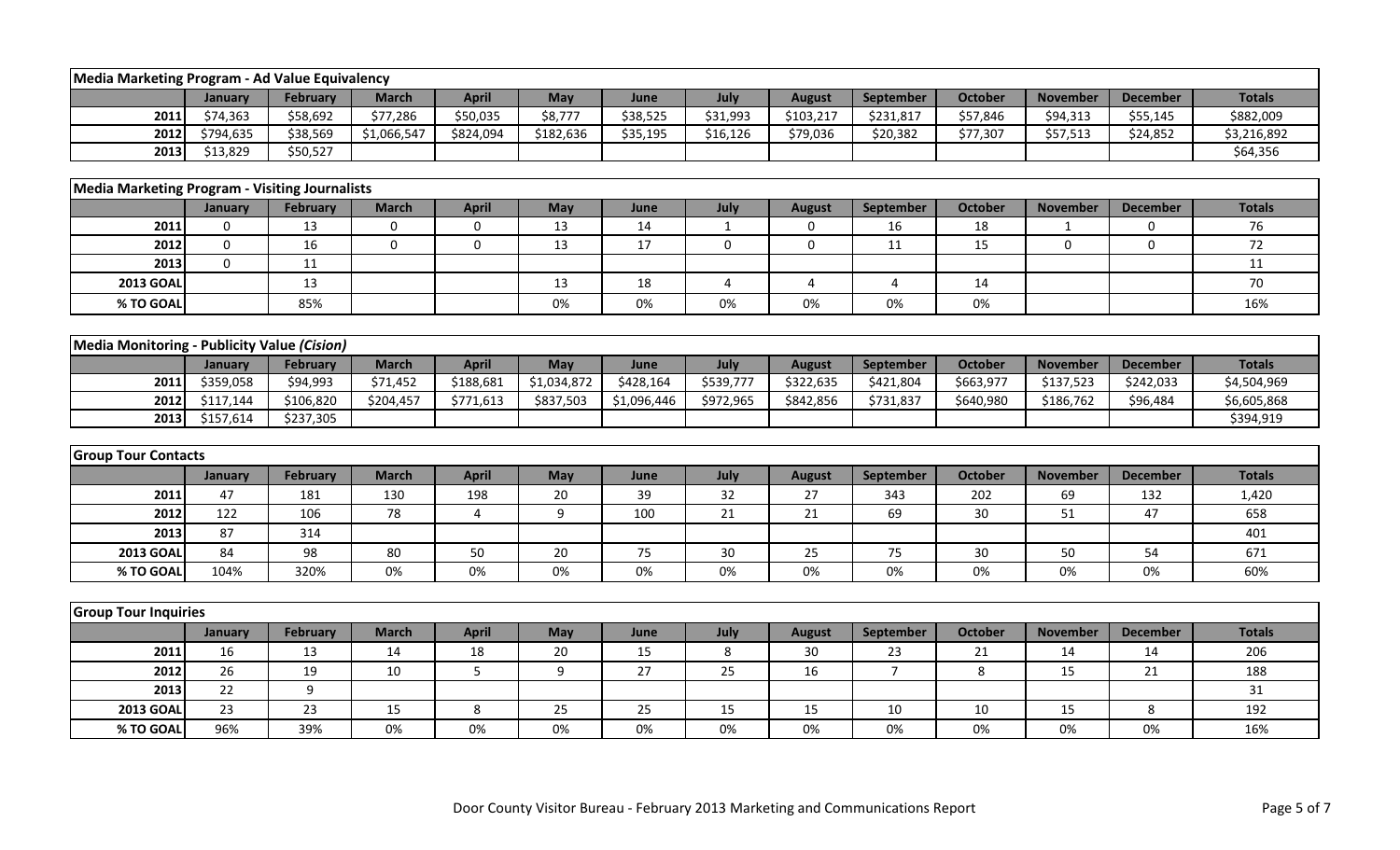| <b>Meeting/Event Planner Contacts</b>  |              |                 |                |              |          |              |             |               |             |                |                 |                 |                |
|----------------------------------------|--------------|-----------------|----------------|--------------|----------|--------------|-------------|---------------|-------------|----------------|-----------------|-----------------|----------------|
|                                        | January      | <b>February</b> | <b>March</b>   | <b>April</b> | May      | June         | July        | <b>August</b> | September   | <b>October</b> | <b>November</b> | <b>December</b> | <b>Totals</b>  |
| 2011                                   | 59           | 71              | 71             | 56           | 280      | 429          | 29          | 235           | 126         | 106            | 130             | 231             | 1,823          |
| 2012                                   | 115          | 45              | 52             | 30           | 214      | 30           | 55          | 95            | 74          | 114            | 73              | 117             | 1,014          |
| 2013                                   | 75           | 43              |                |              |          |              |             |               |             |                |                 |                 | 118            |
| <b>2013 GOAL</b>                       | 89           | 60              | 65             | 40           | 150      | 150          | 60          | 120           | 102         | 115            | 50              | 34              | 1,035          |
| % TO GOAL                              | 84%          | 72%             | 0%             | 0%           | 0%       | 0%           | 0%          | 0%            | 0%          | 0%             | 0%              | 0%              | 11%            |
|                                        |              |                 |                |              |          |              |             |               |             |                |                 |                 |                |
| <b>Meeting/Event Planner Inquiries</b> |              |                 |                |              |          |              |             |               |             |                |                 |                 |                |
|                                        | January      | <b>February</b> | <b>March</b>   | <b>April</b> | May      | June         | July        | <b>August</b> | September   | <b>October</b> | <b>November</b> | <b>December</b> | <b>Totals</b>  |
| 2011                                   | 43           | 39              | 47             | 33           | 69       | 51           | 43          | 82            | 48          | 48             | 43              | 38              | 584            |
| 2012                                   | 73           | 46              | 55             | 32           | 14       | 27           | 55          | 52            | 34          | 38             | 37              | 51              | 514            |
| 2013                                   | 67           | 43              |                |              |          |              |             |               |             |                |                 |                 | 110            |
| <b>2013 GOAL</b>                       | 59           | 44              | 53             | 34           | 35       | 30           | 50          | 65            | 38          | 44             | 40              | 33              | 525            |
| % TO GOAL                              | 114%         | 98%             | 0%             | 0%           | 0%       | 0%           | 0%          | 0%            | 0%          | 0%             | 0%              | 0%              | 21%            |
|                                        |              |                 |                |              |          |              |             |               |             |                |                 |                 |                |
| <b>Trade Show Participation</b>        |              |                 |                |              |          |              |             |               |             |                |                 |                 |                |
|                                        | January      | <b>February</b> | <b>March</b>   | <b>April</b> | May      | June         | July        | <b>August</b> | September   | <b>October</b> | <b>November</b> | <b>December</b> | <b>Totals</b>  |
| 2011                                   | $\Omega$     | $\mathbf{1}$    | $\overline{2}$ | 0            | $\Omega$ | $\mathbf{1}$ | $\mathbf 0$ | $\Omega$      | $\mathbf 0$ | $\overline{2}$ | 1               | $\mathbf{0}$    | $\overline{7}$ |
| 2012                                   | $\mathbf{1}$ | $\overline{2}$  | $\mathbf{0}$   | $\pmb{0}$    | 0        | $\mathbf{1}$ | 0           | $\mathbf 0$   | $\mathbf 1$ | $\mathbf 0$    | $\mathbf 0$     | $\mathbf 0$     | 5              |
| 2013                                   | $\mathbf{1}$ | $\mathbf{1}$    |                |              |          |              |             |               |             |                |                 |                 | $\overline{2}$ |
|                                        |              |                 |                |              |          |              |             |               |             |                |                 |                 |                |
| Door County Welcome Center - Visitors  |              |                 |                |              |          |              |             |               |             |                |                 |                 |                |
|                                        | January      | <b>February</b> | <b>March</b>   | <b>April</b> | May      | June         | July        | <b>August</b> | September   | <b>October</b> | <b>November</b> | <b>December</b> | <b>Totals</b>  |
| 2011                                   | 772          | 850             | 1,053          | 1,220        | 5,415    | 7,704        | 13,323      | 12,849        | 8,813       | 8,091          | 1,219           | 1,160           | 62,469         |
| 2012                                   | 778          | 1,140           | 1,694          | 1,992        | 5,154    | 9,134        | 12,928      | 10,888        | 8,780       | 6,294          | 1,257           | 973             | 61,012         |
| 2013                                   | 613          | 1,057           |                |              |          |              |             |               |             |                |                 |                 | 1,670          |